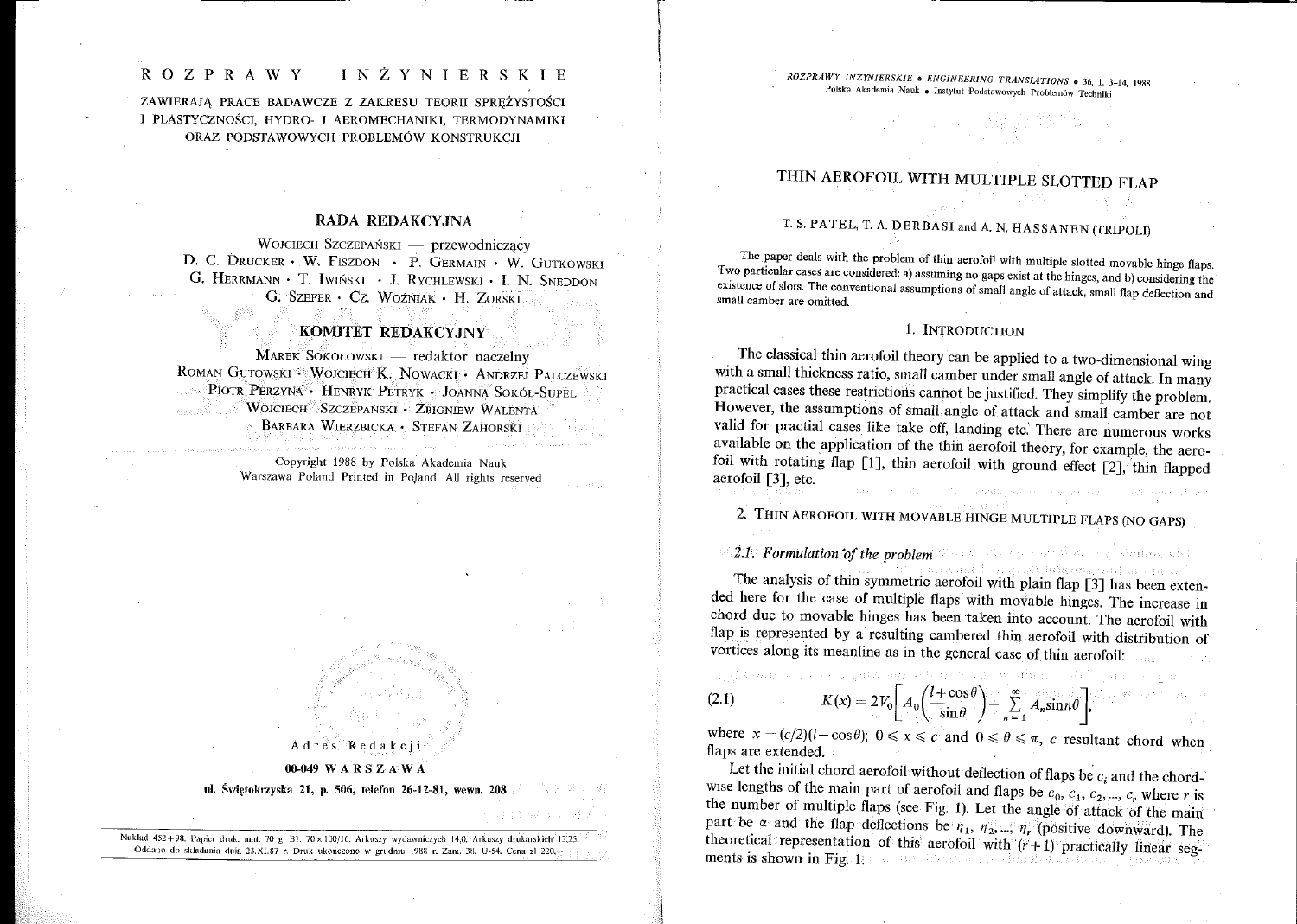

linear segments.  $\{ \varphi^{\alpha}_{\pm 1}, \varphi^{\alpha}_{\pm 2} \}$  . By  $\pm \varphi^{\alpha}_{\pm 1, \pm 2}$  , 出现社会

The boundary condition over the aerofoil may be satisfied on the meanline itself as in the thin aerofoil theory. It may then be given by

$$
(2.2)^{\frac{1}{2}(\frac{1}{2}+\frac{1}{2})\left(\frac{1}{2}-\frac{1}{2}\right)\left(\frac{1}{2}+\frac{1}{2}\right)^{2}}\left(\frac{dy}{dx}\right)=\frac{V_0\sin(\alpha+\delta)+v}{V_0\cos(\alpha+\delta)+u},\qquad\qquad\text{and}\qquad\qquad
$$

where  $(dy/dx)$  is the slope of the meanline, u and v are the induced velocities 1. 精心的病 machine dia along X and Y axes, respectively.  $\cdots$ 

Simplification of this condition leads to the following general solution [3] for the unknown coefficients  $A_0$  and  $A_n$ :

(2.3) 
$$
A_0 = (\alpha + \delta) - (l/\pi) \int_0^{\pi} (dy/dx) \cdot d\theta
$$

and

$$
(2.4)_{\text{max}} \qquad A_n = (2/\pi) \int_{0}^{\pi} (dy/dx) \cos n\theta \cdot d\theta \qquad (2.4)
$$

with  $\delta$  as defined in Fig.1,  $\frac{1}{2}$  and  $\frac{1}{2}$  and  $\frac{1}{2}$  and  $\frac{1}{2}$  and  $\frac{1}{2}$  and  $\frac{1}{2}$ 

The solution of the problem then consists in evaluating  $A_0$  and  $A_n$  using Eqs.  $(2.3)$  and  $(2.4)$  for the given geometry of the aerofoil and flap deflections. The necessary geometrical details are worked out in the following paragraph.

gas (Ligarise)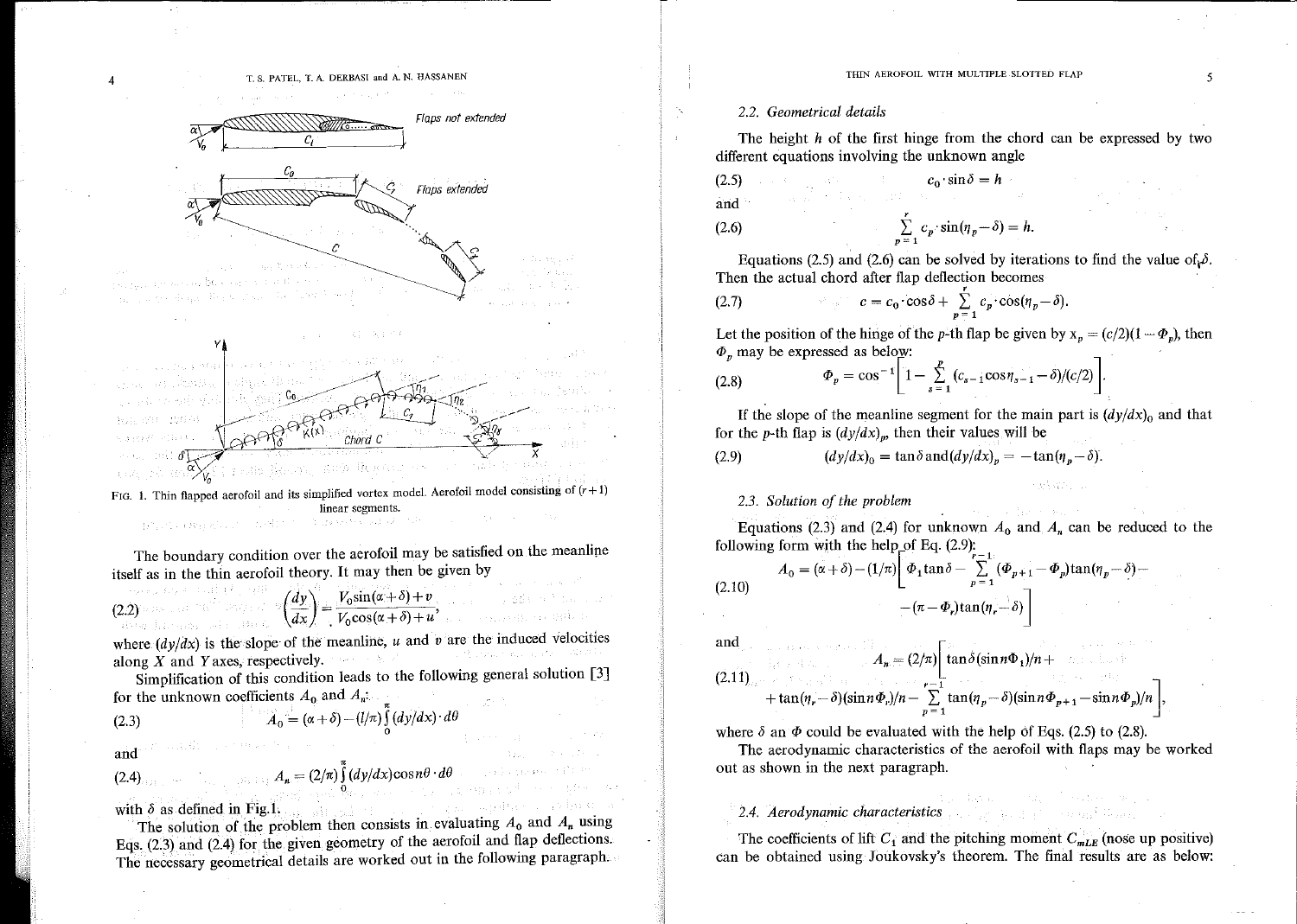#### THIN AEROFOIL WITH MULTIPLE SLOTTED FLAP

### 2.2. Geometrical details

The height h of the first hinge from the chord can be expressed by two different equations involving the unknown angle

$$
c_0 \sin \delta = h
$$
 and

(2.6) 
$$
\sum_{p=1}^{r} c_p \cdot \sin(\eta_p - \delta) = h.
$$

Equations (2.5) and (2.6) can be solved by iterations to find the value of  $\delta$ . Then the actual chord after flap deflection becomes

(2.7) 
$$
c = c_0 \cos \delta + \sum_{p=1}^{\infty} c_p \cos(\eta_p - \delta).
$$

Let the position of the hinge of the p-th flap be given by  $x_p = (c/2)(1 - \Phi_p)$ , then  $\Phi$ <sub>n</sub> may be expressed as below:

(2.8) 
$$
\Phi_p = \cos^{-1} \left[ 1 - \sum_{s=1}^p (c_{s-1} \cos \eta_{s-1} - \delta) / (c/2) \right].
$$

If the slope of the meanline segment for the main part is  $\frac{dy}{dx}$  and that for the p-th flap is  $(dy/dx)<sub>p</sub>$ , then their values will be

 $(dy/dx)<sub>0</sub> = \tan \delta \text{ and } (dy/dx)<sub>p</sub> = -\tan(\eta_p - \delta).$  $(2.9)$ 

### 2.3. Solution of the problem

Equations (2.3) and (2.4) for unknown  $A_0$  and  $A_n$  can be reduced to the following form with the help of Eq.  $(2.9)$ :

$$
(2.10) \qquad A_0 = (\alpha + \delta) - (1/\pi) \left[ \Phi_1 \tan \delta - \sum_{p=1}^{r-1} (\Phi_{p+1} - \Phi_p) \tan(\eta_p - \delta) - \left( \pi - \Phi_p \right) \tan(\eta_r - \delta) \right]
$$

and the community of the Community of the Community of the Community of the Community of the Community of the Community of the Community of the Community of the Community of the Community of the Community of the Community

$$
(2.11)
$$
  

$$
A_n = (2/\pi) \left[ \tan \delta (\sin n\Phi_1)/n + \tan(n_r - \delta)(\sin n\Phi_r)/n - \sum_{p=1}^{r-1} \tan(n_p - \delta)(\sin n\Phi_{p+1} - \sin n\Phi_p)/n \right],
$$

where  $\delta$  an  $\Phi$  could be evaluated with the help of Eqs. (2.5) to (2.8).

The aerodynamic characteristics of the aerofoil with flaps may be worked out as shown in the next paragraph.

### 2.4. Aerodynamic characteristics

The coefficients of lift  $C_1$  and the pitching moment  $C_{mLE}$  (nose up positive) can be obtained using Joukovsky's theorem. The final results are as below:

i sa an Eilean

5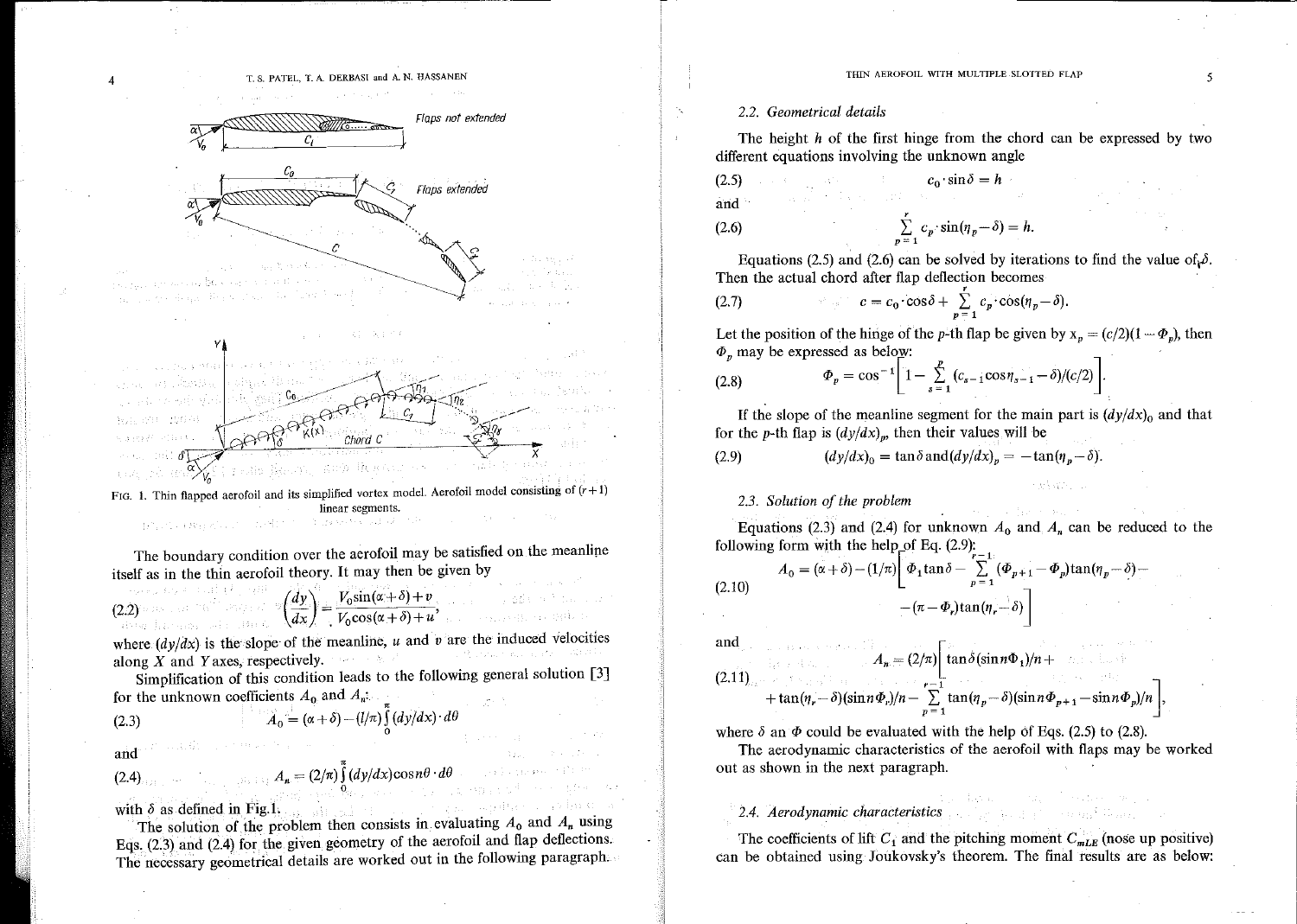T. S. PATEL, T. A. DERBASI and A. N. HASSANEN

(2.12) 
$$
C_1 = 2\pi (A_0 + A_1/2) \cdot (c/c_1)
$$

and

(2.13) 
$$
C_{mLL} = -(\pi/2)(A_0 + A_1 - A_2/2) \cdot (c/c_i),
$$

where  $A_0$ ,  $A_1$ ,  $A_2$  and c can be evaluated from Eqs. (2.10), (2.11) and (2.7). The hinge moment coefficient for the  $q$ -th hinge could be reduced to the

following form:

(2.14) 
$$
C_{Hq} = -\bigg(A_0I_{0q} + \sum_{n=1}^{\infty} A_nI_{nq}\bigg)\bigg/\bigg(\sum_{p=r}^{q} c_p\bigg)^2,
$$

where

$$
I_{0q} = (\pi - \Phi_q)(2\cos\Phi_q - l)/2 + \sin\Phi_q - (\sin 2\Phi_q)/2
$$

$$
I_{nq} = \frac{\cos\Phi_q}{2} \left[ \frac{\sin(n+l)\Phi_q}{n+l} - \frac{\sin(n-l)\Phi_q}{n-l} \right] -
$$

$$
- \left[ \frac{\sin(n+2)\Phi_q}{(n+2)} - \frac{\sin(n-2)\Phi_q}{(n-2)} \right]/4,
$$

$$
C_{Ha} = H_q/(\frac{1}{2}\rho v_0^2 c_q^2),
$$

and proposed to the first proposed the most

Lin Reparts The

 $\mathcal{L}=\frac{1}{2}+\frac{1}{2}k\mathcal{L}=\frac{1}{2}\log\left(\frac{1}{2}+\frac{1}{2}\log\left(\frac{1}{2}\log\left(\frac{1}{2}\log\left(\frac{1}{2}\log\left(\frac{1}{2}\log\left(\frac{1}{2}\log\left(\frac{1}{2}\log\left(\frac{1}{2}\log\left(\frac{1}{2}\log\left(\frac{1}{2}\log\left(\frac{1}{2}\log\left(\frac{1}{2}\log\left(\frac{1}{2}\log\left(\frac{1}{2}\log\left(\frac{1}{2}\log\left(\frac{1}{2}\log\left(\frac{1}{2}\log\left(\frac{1}{2$ 

 $H<sub>a</sub>$  hinge moment about the q-th hinge.

State of Congress No.

### 2.5. Numerical illustration

The problem of symmetrical aerofoil with double flap and movable hinges has been considered as a numerical example using the following data:

$$
c_i = 1.00
$$
,  $c_0 = 0.80$ ,  $c_i = 0.25$ ,  $c_2 = 0.15$ 

and the various combinations of

$$
\alpha = 0.00^{\circ}
$$
, 5.73°, 11.45°, 17.20°,  
\n $\eta_1 = 0^{\circ}$ , 10°, 20°, 30° and  $\eta_2 = 0^{\circ}$ , 15°, 30°, 45°.

The computer program has been developed in FORTRAN-IV and the problem has been solved with the help of the computer centre at Al-Fateh University, Tripoli. The results are presented in the form of curves in Figs. 3, 5 and 6.

3. THIN AEROFOIL WITH MOVABLE MULTI-SLOTTED FLAP

and a staff group staff for which a staff is consistent to consistent

## 3.1. Formulation of the problem

Report Follows Constitutions

The multiple slotted flapped aerofoil has been analysed here with the help of the thin aerofoil theory. Each of the main part and multiple flaps is treated as an independent thin aerofoil having mutual interaction on each other. A typical aerofoil model with such flaps has been shown in Fig. 2.

6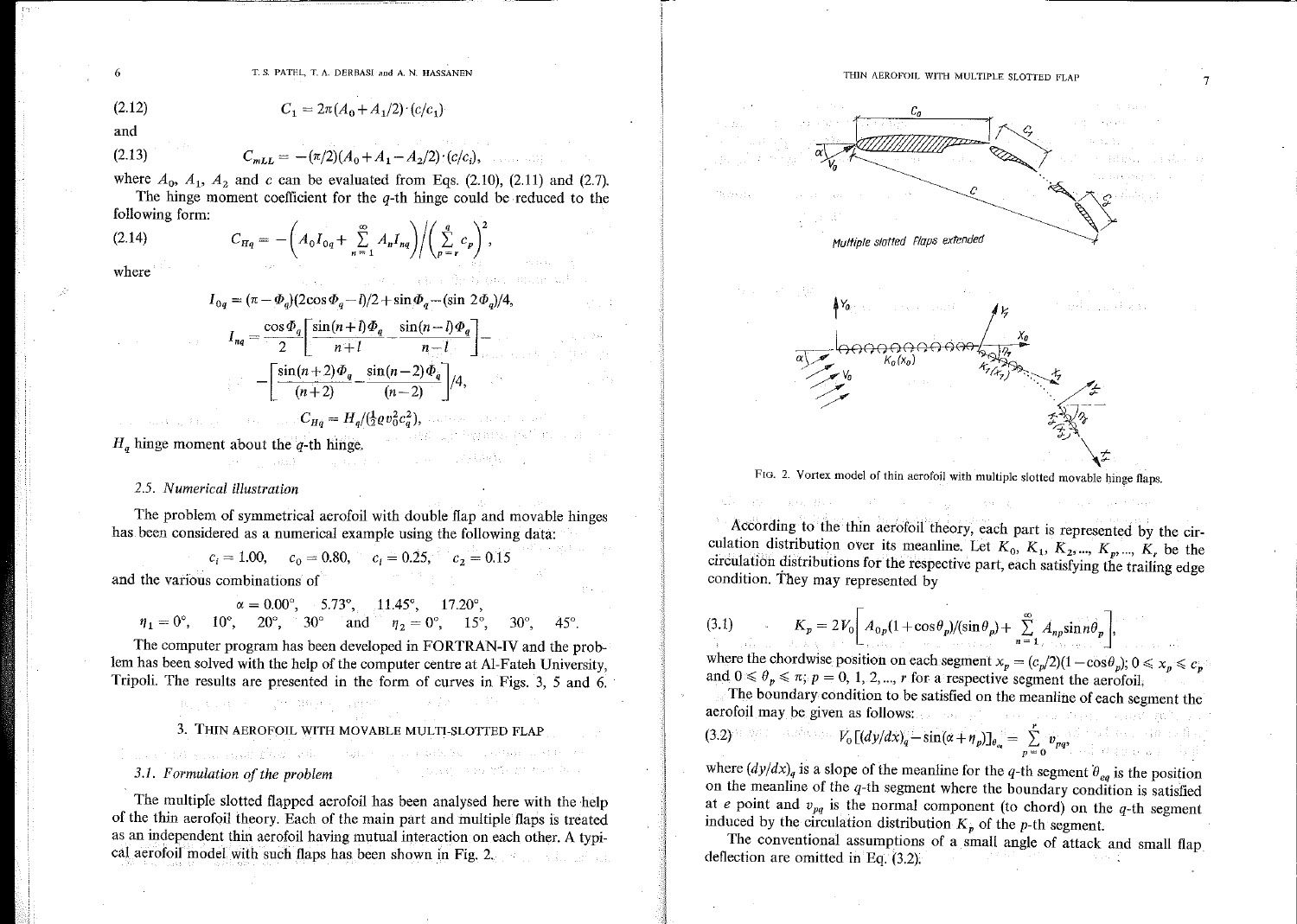

FIG. 2. Vortex model of thin aerofoil with multiple slotted movable hinge flaps.

According to the thin aerofoil theory, each part is represented by the circulation distribution over its meanline. Let  $K_0$ ,  $K_1$ ,  $K_2$ , ...,  $K_p$ , ...,  $K_r$ , be the circulation distributions for the respective part, each satisfying the trailing edge condition. They may represented by

(3.1) 
$$
K_p = 2V_0 \left[ A_{0p} (1 + \cos \theta_p) / (\sin \theta_p) + \sum_{n=1}^{\infty} A_{np} \sin n \theta_p \right]
$$

where the chordwise position on each segment  $x_p = (c_p/2)(1 - \cos\theta_p)$ ;  $0 \le x_p \le c_p$ and  $0 \le \theta_p \le \pi$ ;  $p = 0, 1, 2, ..., r$  for a respective segment the aerofoil.

The boundary condition to be satisfied on the meanline of each segment the aerofoil may be given as follows: askrije su podredni

Advance Dist

$$
(3.2)^{(\frac{1}{2}-\frac{1}{2})(\frac{1}{2}-\frac{1}{2})(\frac{1}{2}-\frac{1}{2})(\frac{1}{2}-\frac{1}{2})(\frac{1}{2}-\frac{1}{2})(\frac{1}{2}-\frac{1}{2})(\frac{1}{2}-\frac{1}{2})(\frac{1}{2}-\frac{1}{2})(\frac{1}{2}-\frac{1}{2})(\frac{1}{2}-\frac{1}{2})(\frac{1}{2}-\frac{1}{2})(\frac{1}{2}-\frac{1}{2})(\frac{1}{2}-\frac{1}{2})(\frac{1}{2}-\frac{1}{2})(\frac{1}{2}-\frac{1}{2})(\frac{1}{2}-\frac{1}{2})(\frac{1}{2}-\frac{1}{2})(\frac{1}{2}-\frac{1}{2})(\frac{1}{2}-\frac{1}{2})(\frac{1}{2}-\frac{1}{2})(\frac{1}{2}-\frac{1}{2})(\frac{1}{2}-\frac{1}{2})(\frac{1}{2}-\frac{1}{2})(\frac{1}{2}-\frac{1}{2})(\frac{1}{2}-\frac{1}{2})(\frac{1}{2}-\frac{1}{2})(\frac{1}{2}-\frac{1}{2})(\frac{1}{2}-\frac{1}{2})(\frac{1}{2}-\frac{1}{2})(\frac{1}{2}-\frac{1}{2})(\frac{1}{2}-\frac{1}{2})(\frac{1}{2}-\frac{1}{2})(\frac{1}{2}-\frac{1}{2})(\frac{1}{2}-\frac{1}{2})(\frac{1}{2}-\frac{1}{2})(\frac{1}{2}-\frac{1}{2})(\frac{1}{2}-\frac{1}{2})(\frac{1}{2}-\frac{1}{2})(\frac{1}{2}-\frac{1}{2})(\frac{1}{2}-\frac{1}{2})(\frac{1}{2}-\frac{1}{2})(\frac{1}{2}-\frac{1}{2})(\frac{1}{2}-\frac{1}{2})(\frac{1}{2}-\frac{1}{2})(\frac{1}{2}-\frac{1}{2})(\frac{1}{2}-\frac{1}{2})(\frac{1}{2}-\frac{1}{2})(\frac{1}{2}-\frac{1}{2})(\frac{1}{2}-\frac{1}{2})(\frac{1}{2}-\frac{1}{2})(\frac{1}{2}-\frac{1}{2})(\frac{1}{2}-\frac{1}{2})(\frac{1}{2}-\frac{1}{2})(\frac{1}{2}-\frac{1}{
$$

where  $\left(\frac{dy}{dx}\right)_q$  is a slope of the meanline for the q-th segment  $\theta_{eq}$  is the position on the meanline of the  $q$ -th segment where the boundary condition is satisfied at e point and  $v_{pq}$  is the normal component (to chord) on the q-th segment induced by the circulation distribution  $K_p$  of the p-th segment.

The conventional assumptions of a small angle of attack and small flap deflection are omitted in Eq.  $(3.2)$ .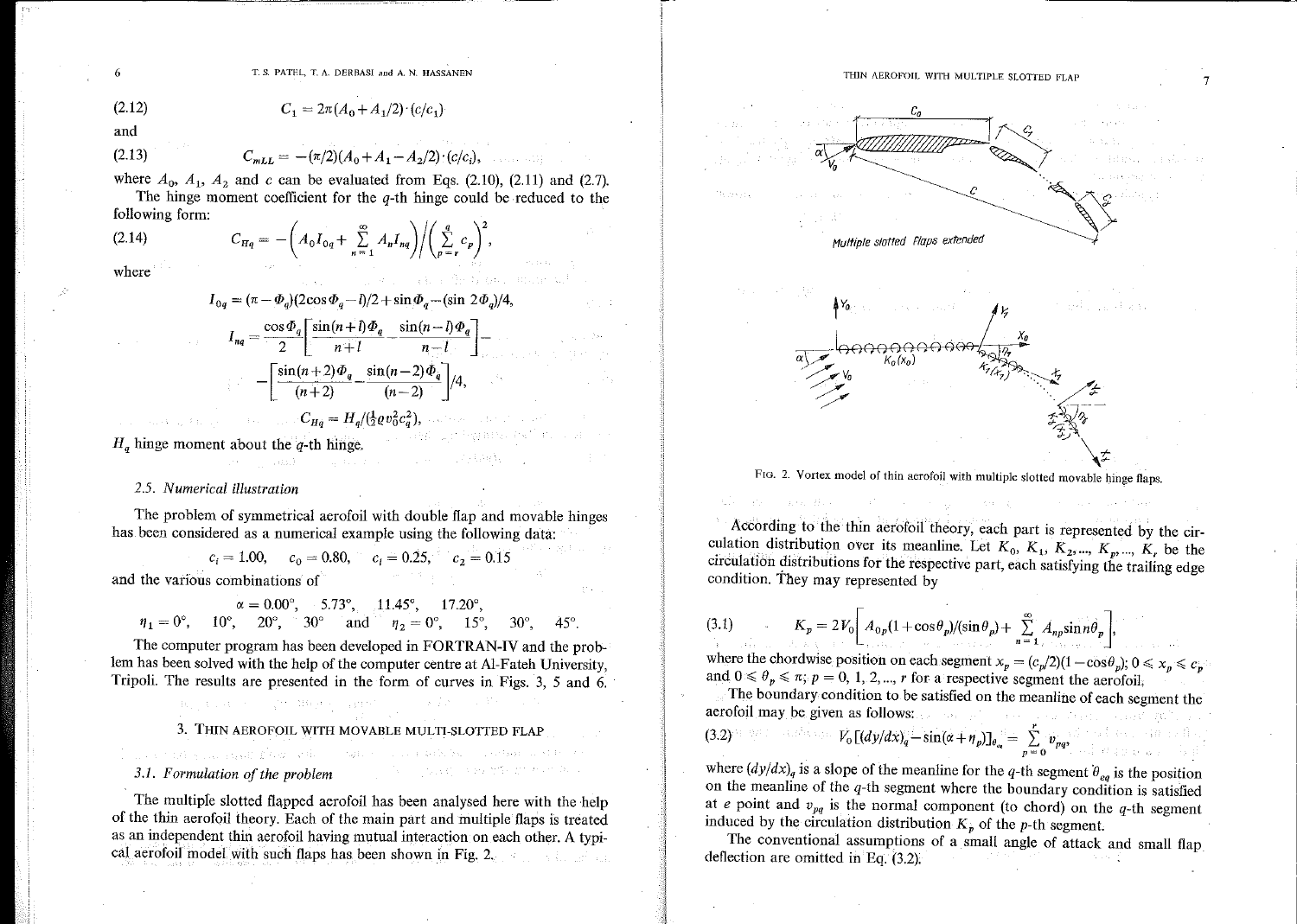8 **T. S.-PATEL, T. A. DERBASl and A. N.' HASSANEN** 

The problem lies in finding the values of unknown coefficients  $A_{0p}$  and  $A_{np}$ in the circulation distribution  $K_p$  of the p-th segment. It can be numerically solved by retaining N number of terms in each of the distributions  $K_p$ . The boundary condition then must be satisfied at the same number of points  $\theta_{eq}$  on every  $q$ -th segment.

As suggested by MULTHOPP [5], the value of  $\theta_{eq}$  may be chosen as follows: (3.3)  $\theta_{eq} = (\pi \cdot e)/(2e+1)$ ,  $e = 1, 2, ..., N$  and  $q = 0, 1, 2, ... r$ .

## 3.2. Induced velocity components  $v_{ap}$

The induced velocity components may be obtained with the help of Biot-Savart's law. The final results are summarized below

(3.4) 
$$
v_{qq} = v_0 \left( -A_{0q} + \sum_{n=1}^{\infty} A_{nq} \cos n \theta_{eq} \right),
$$

(3.5) 
$$
v_{pq} = -\int_{0}^{c_p} K_p(Q_{pq} \sin \theta_{eq} + R_{pq} \cos \theta_{eq}) (dx_p)/2\pi (Q_{pq}^2 + R_{pq}^2),
$$

where

ese familialit

Wents

$$
Q_{pq} = (x_q - x_p) + (c_q/2)(1 - \cos \theta_{eq})\cos(\eta_q - \eta_p) -
$$
  
-  $(c_q/2)(1 - \cos \theta_p),$   

$$
R_{pq} = (y_q - y_p) + (c_q/2)(1 - \cos \theta_{eq})\sin \theta_{eq},
$$

 $v_{qq}$  is the induced velocity at any point  $\theta_{eq}$  on the q-th segment due to circulation distribution  $K_q$  and  $v_{pq}$  is the induced velocity at any point  $\theta_{eq}$  on the q-th segment due to circulation distribution  $K_p$ .

The integrals involved in Eq. (3.5) are evaluated numerically using Simpson's rule.

### *3 .3.* Solution of the problem

The boundary condition (3.2) become a set of linear  $(r+1) \times N$  number of equations by satisfying it at  $(r+1) \times N$  points given by Eq. (3.3) retaining only *N* terms with *N* unkown values of coefficients in  $K_p$  (see Eq. (3.1)). Thus, there will be  $(r+1) \times N$  unknowns with  $(r+1) \times N$  equations which can be solved by either matrix inversion or by the iteration method. The aerodynamic coefficients can be obtained with the help of Joukovsky's theofem. The finał relations are as below:

$$
C_{l} = \sum_{p=0}^{r} C_{lp}
$$
  
\n
$$
C_{lp} = 2\pi (A_{op} + A_{lp}/2) (c_p/c), \qquad C_{mLE} = \sum_{p=0}^{r} C_{mLEp}
$$
  
\n
$$
C_{mLEp} = -(\pi/2) (A_{0p} + A_{lp} - A_{2p}/2) (c_p/c)^2,
$$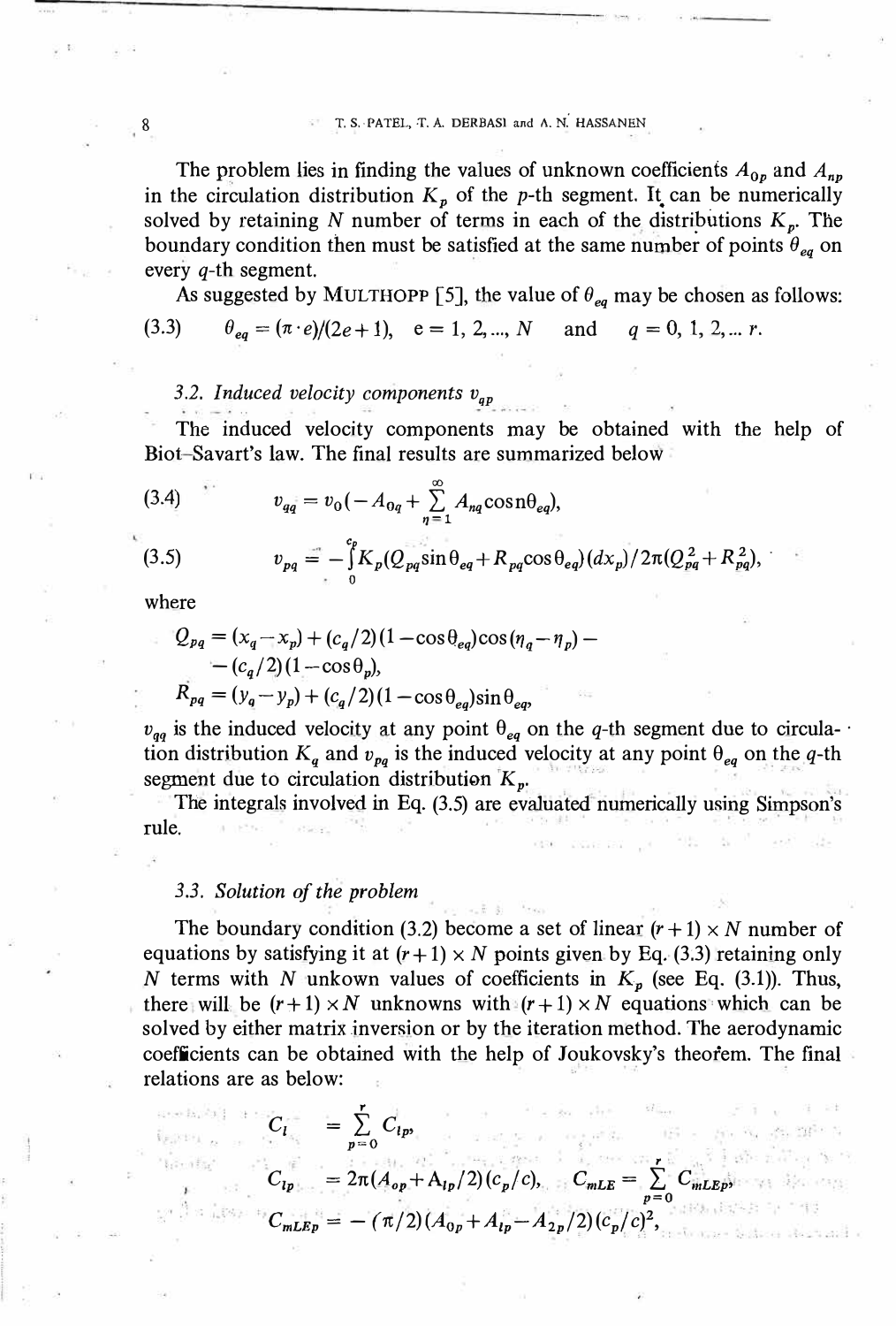$$
C_{Hq} = \sum_{p=q}^{r} C_{mLEp} + \sum_{p=q}^{r} c_{lp}(x_p - x_q) \bigg( c / \sum_{p=q}^{r} c_p \bigg),
$$

 $x_p$  and  $x_q$  are the distances of hinges of p-th and g-th segments of the aerofoil from its leading edges.

## 3.4. Numerical illustration

The numerical problem of the aerofoil with double slotted movable hinge flaps has been worked out using data as follows:

 $c_0 = 0.80,$   $c_1 = 0.25,$   $c_2 = 0.15$ and combinations of  $\alpha = 0.00^{\circ}, 5.73^{\circ}, 11.45^{\circ}, 17.20^{\circ},$  $n_1 = 0^\circ, 10^\circ, 20^\circ, 30^\circ$  $\eta_2 = 0^\circ, 15^\circ, 30^\circ, 45^\circ.$ and



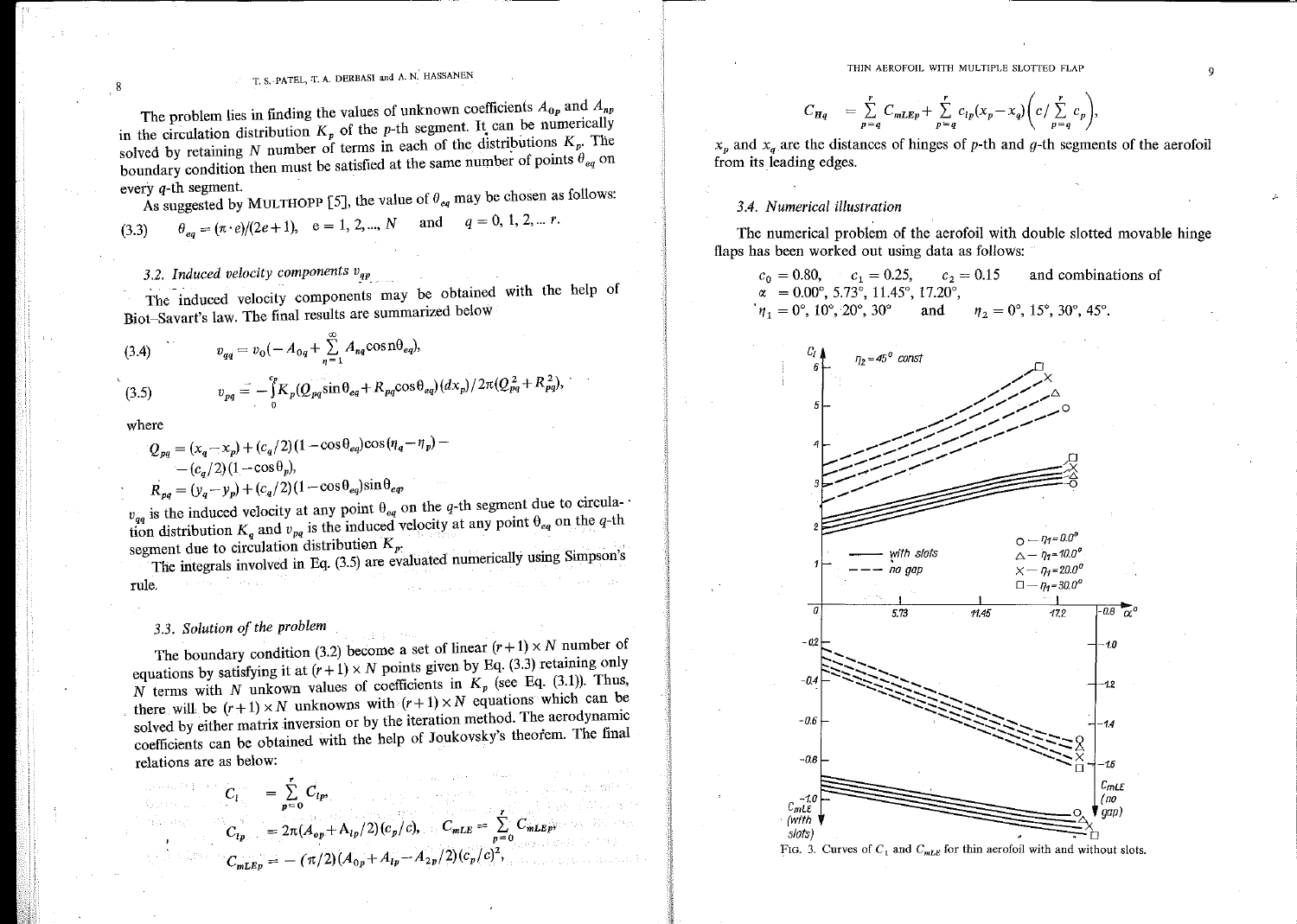



 $\left[10\right]$ 

Δń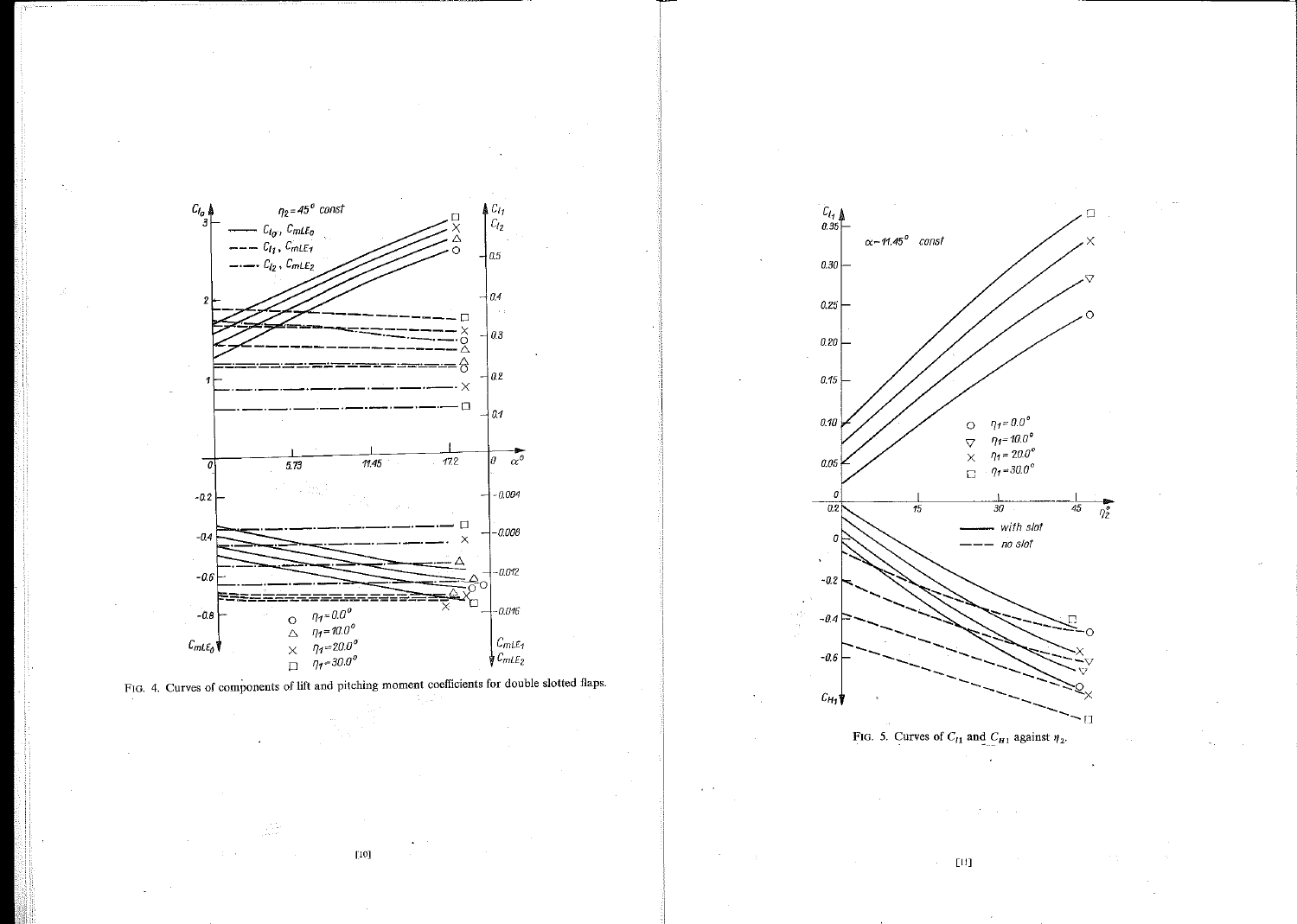

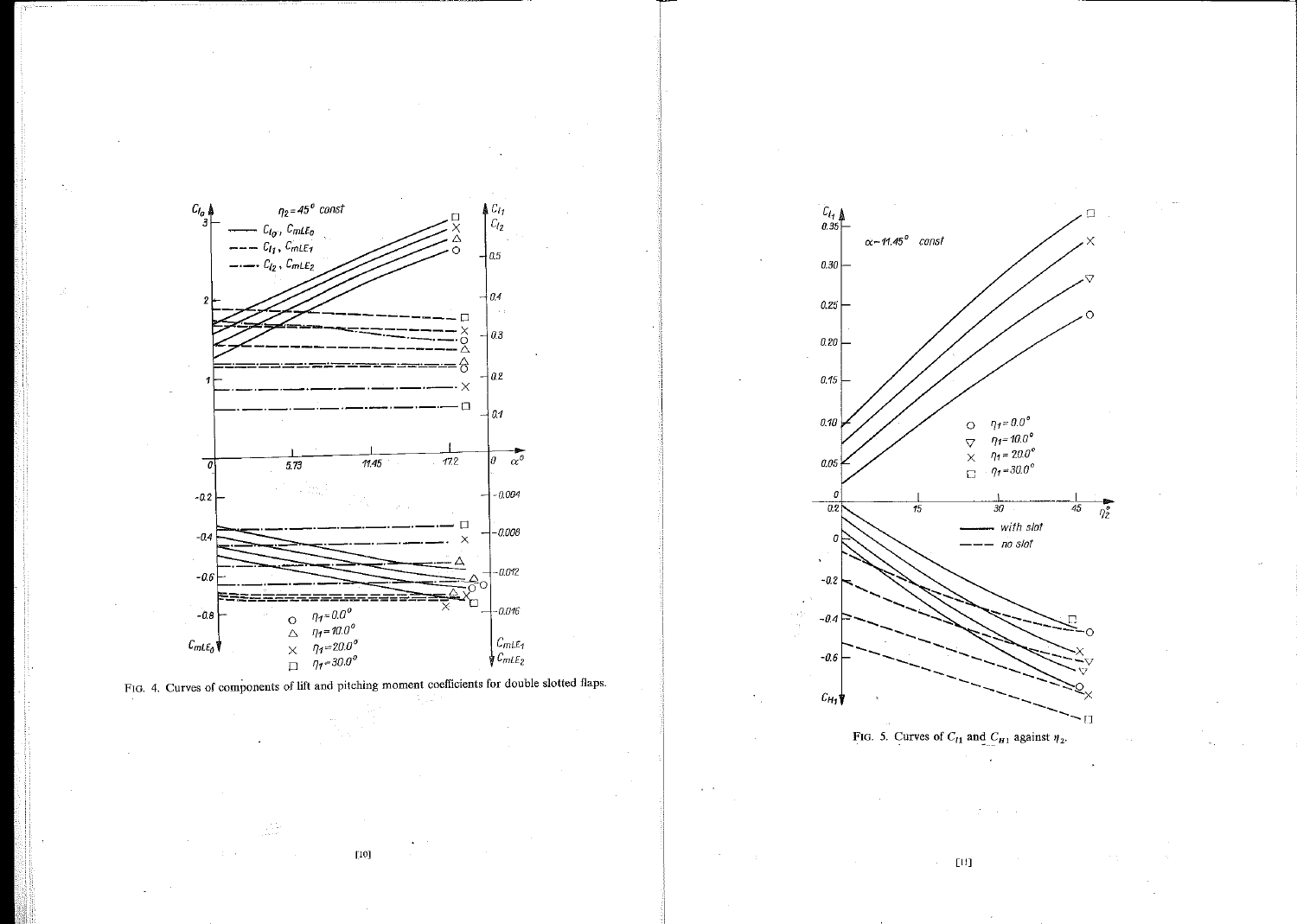

FIG. 6. Curves of  $C_{12}$  against  $\eta_2$  and  $C_{H2}$  against  $\eta_2$ .

The positions of the first hinge  $(x_1, y_1)$  and second hinge  $(x_2, y_2)$  are as follows:

$$
x_1 = 0.80,
$$
  $y_1 = 0.02,$   $x_2 = 0.80 + 0.25 \cos \Phi_1,$   
 $y_1 = 0.035 + 0.25 \sin \Phi_1.$ 

The results of computation are presented in Figs 3, 4, 5 and 6 together with the possible results for the same problem attempted by the simplified theory without slots.

### 4. CONCLUDING REMARKS

Figure 3 shows that the values of  $C_1$  and  $-C_{mLE}$  for the slotted aerofoil increase with the angle of attack and flap deflection  $\eta_1$  for constant flap de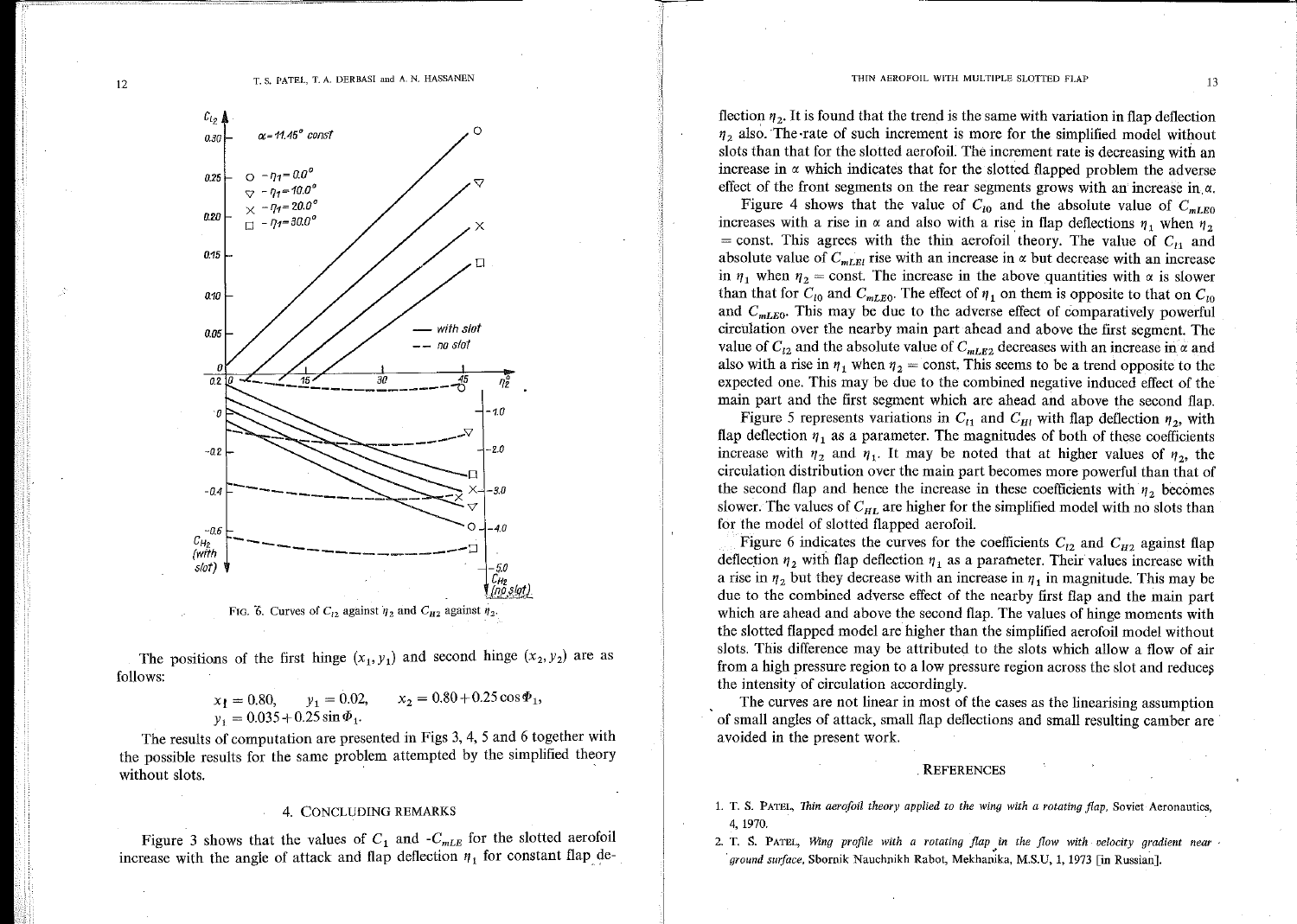flection  $\eta_2$ . It is found that the trend is the same with variation in flap deflection  $\eta_2$  also. The rate of such increment is more for the simplified model without slots than that for the slotted aerofoil. The increment rate is decreasing with an increase in  $\alpha$  which indicates that for the slotted flapped problem the adverse effect of the front segments on the rear segments grows with an increase in  $\alpha$ .

Figure 4 shows that the value of  $C_{10}$  and the absolute value of  $C_{mLE0}$ increases with a rise in  $\alpha$  and also with a rise in flap deflections  $\eta_1$  when  $\eta_2$ = const. This agrees with the thin aerofoil theory. The value of  $C_{11}$  and absolute value of  $C_{mLEI}$  rise with an increase in  $\alpha$  but decrease with an increase in  $\eta_1$  when  $\eta_2$  = const. The increase in the above quantities with  $\alpha$  is slower than that for  $C_{i0}$  and  $C_{mLE0}$ . The effect of  $\eta_1$  on them is opposite to that on  $C_{i0}$ and  $C_{mLE0}$ . This may be due to the adverse effect of comparatively powerful circulation over the nearby main part ahead and above the first segment. The value of  $C_{12}$  and the absolute value of  $C_{mLE2}$  decreases with an increase in  $\alpha$  and also with a rise in  $\eta_1$  when  $\eta_2$  = const. This seems to be a trend opposite to the expected one. This may be due to the combined negative induced effect of the main part and the first segment which are ahead and above the second flap.

Figure 5 represents variations in  $C_{11}$  and  $C_{H1}$  with flap deflection  $\eta_2$ , with flap deflection  $\eta_1$  as a parameter. The magnitudes of both of these coefficients increase with  $\eta_2$  and  $\eta_1$ . It may be noted that at higher values of  $\eta_2$ , the circulation distribution over the main part becomes more powerful than that of the second flap and hence the increase in these coefficients with  $\eta_2$  becomes slower. The values of  $C_{HL}$  are higher for the simplified model with no slots than for the model of slotted flapped aerofoil.

Figure 6 indicates the curves for the coefficients  $C_{12}$  and  $C_{H2}$  against flap deflection  $\eta_2$  with flap deflection  $\eta_1$  as a parameter. Their values increase with a rise in  $\eta_2$  but they decrease with an increase in  $\eta_1$  in magnitude. This may be due to the combined adverse effect of the nearby first flap and the main part which are ahead and above the second flap. The values of hinge moments with the slotted flapped model are higher than the simplified aerofoil model without slots. This difference may be attributed to the slots which allow a flow of air from a high pressure region to a low pressure region across the slot and reduces the intensity of circulation accordingly.

The curves are not linear in most of the cases as the linearising assumption of small angles of attack, small flap deflections and small resulting camber are avoided in the present work.

### **REFERENCES**

- 1. T. S. PATEL, Thin aerofoil theory applied to the wing with a rotating flap, Soviet Aeronautics, 4, 1970.
- 2. T. S. PATEL, Wing profile with a rotating flap in the flow with velocity gradient near . ground surface, Sbornik Nauchnikh Rabot, Mekhanika, M.S.U, 1, 1973 [in Russian].